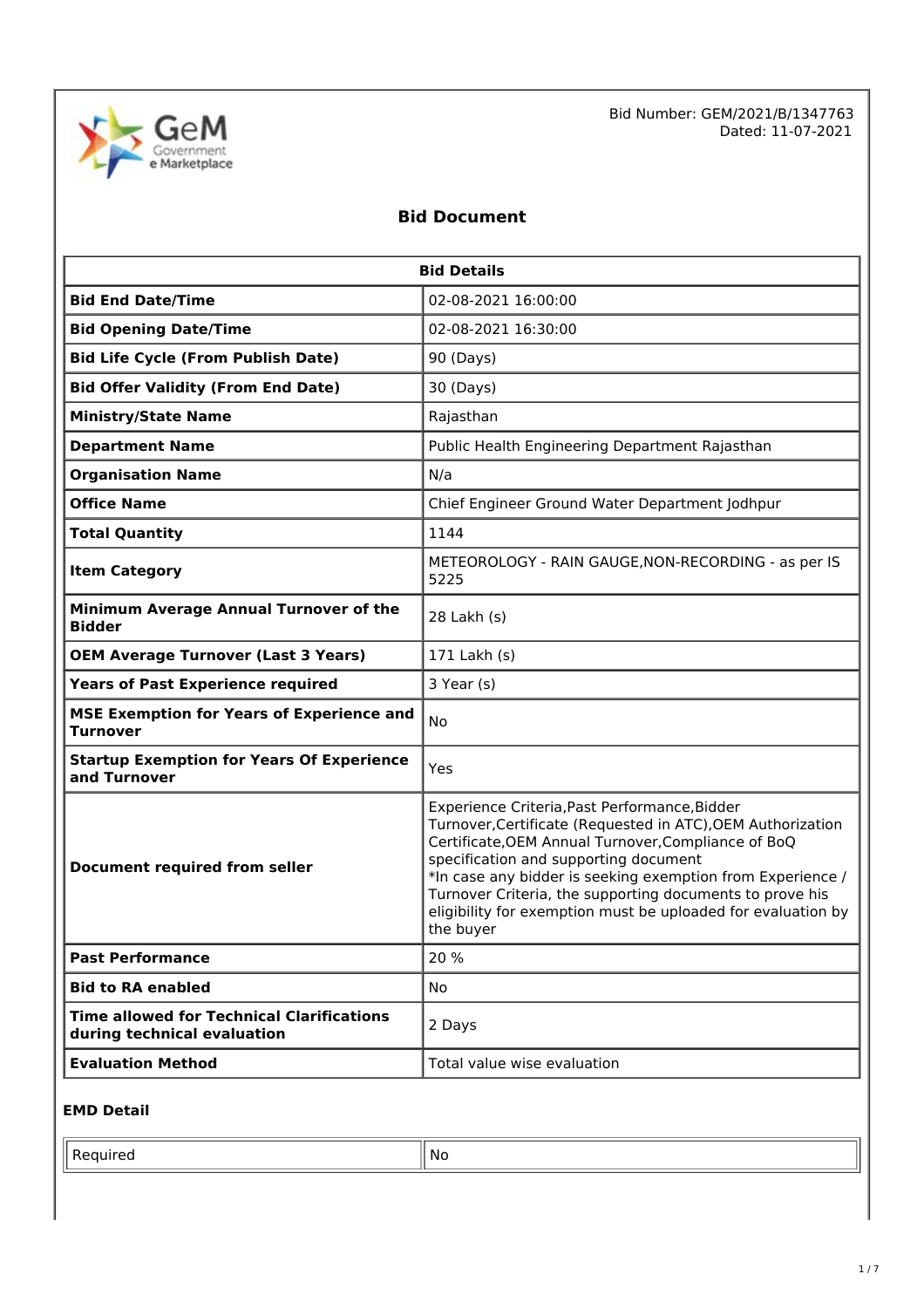### **ePBG Detail**

| Advisory Bank                       | ll Bank Of Baroda |
|-------------------------------------|-------------------|
| ePBG Percentage(%)                  | 3.00              |
| Duration of ePBG required (Months). | 14                |

(a). EMD & Performance security should be in favour of Beneficiary, wherever it is applicable.

#### **Beneficiary:**

Project Director Atal Bhujal Yojana, SPMU, Ground Water Department, Jaipur (Suraj Bhan Singh)

### **Splitting**

Bid splitting not applied.

#### **MII Purchase Preference**

| l MII<br>20 ه<br>$I$ rataranca<br>Purch<br>'د∟،<br>ence<br>۔ ت | $\sim$<br>-- |  |
|----------------------------------------------------------------|--------------|--|
| .                                                              | ັ            |  |
|                                                                | ___          |  |

### **MSE Purchase Preference**

| II MSF<br>.<br>، ۱۲ ۱۰ ۱<br>1 I I<br>э.<br>.<br>. | כ ט |
|---------------------------------------------------|-----|

1. If the bidder is a Startup, the bidder shall be exempted from the requirement of "Bidder Turnover" criteria and "Experience Criteria". If the bidder is OEM of the offered products, it would also be exempted from the "OEM Average Turnover" criteria. In case any bidder is seeking exemption from Turnover / Experience Criteria, the supporting documents to prove his eligibility for exemption must be uploaded for evaluation by the buyer. 2. The minimum average annual financial turnover of the bidder during the last three years, ending on 31st March of the previous financial year, should be as indicated above in the bid document. Documentary evidence in the form of certified Audited Balance Sheets of relevant periods or a certificate from the Chartered Accountant / Cost Accountant indicating the turnover details for the relevant period shall be uploaded with the bid. In case the date of constitution / incorporation of the bidder is less than 3-year-old, the average turnover in respect of the completed financial years after the date of constitution shall be taken into account for this criteria.

3. Experience Criteria: In respect of the filter applied for experience criteria, the Bidder or its OEM {themselves or through reseller(s)} should have regularly, manufactured and supplied same or similar Category Products to any Central / State Govt Organization / PSU / Public Listed Company for number of Financial years as indicated above in the bid document before the bid opening date. Copies of relevant contracts to be submitted along with bid in support of having supplied some quantity during each of the Financial year. In case of bunch bids, the category of primary product having highest value should meet this criterion.

4. OEM Turn Over Criteria: The minimum average annual financial turnover of the OEM of the offered product during the last three years, ending on 31st March of the previous financial year, should be as indicated in the bid document. Documentary evidence in the form of certified Audited Balance Sheets of relevant periods or a certificate from the Chartered Accountant / Cost Accountant indicating the turnover details for the relevant period shall be uploaded with the bid. In case the date of constitution / incorporation of the OEM is less than 3 year old, the average turnover in respect of the completed financial years after the date of constitution shall be taken into account for this criteria.

5. Preference to Make In India products (For bids < 200 Crore):Preference shall be given to Class 1 local supplier as defined in public procurement (Preference to Make in India), Order 2017 as amended from time to time and its subsequent Orders/Notifications issued by concerned Nodal Ministry for specific Goods/Products. The minimum local content to qualify as a Class 1 local supplier is denoted in the bid document. If the bidder wants to avail the Purchase preference, the bidder must upload a certificate from the OEM regarding the percentage of the local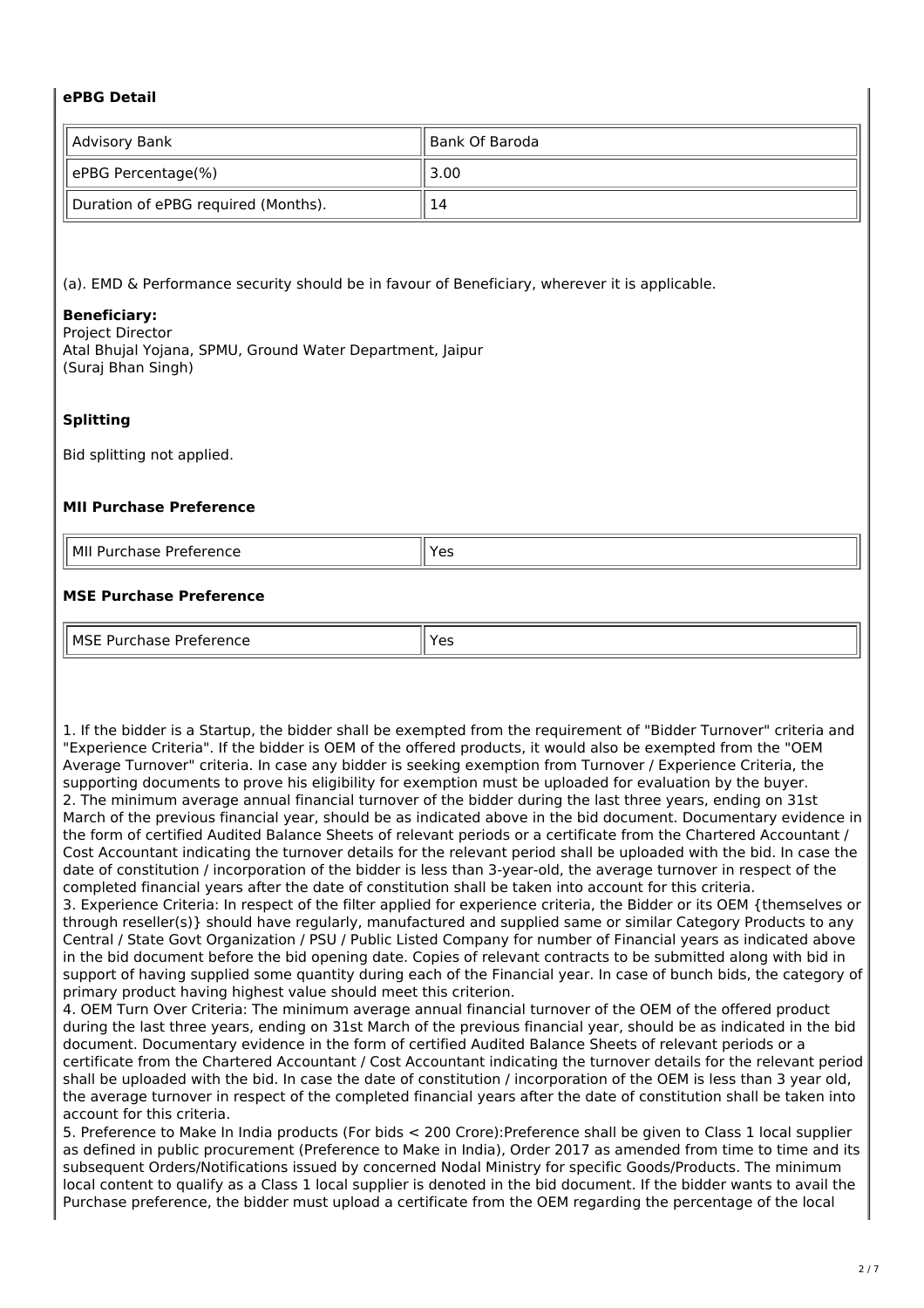content and the details of locations at which the local value addition is made along with their bid, failing which no purchase preference shall be granted. In case the bid value is more than Rs 10 Crore, the declaration relating to percentage of local content shall be certified by the statutory auditor or cost auditor, if the OEM is a company and by a practicing cost accountant or a chartered accountant for OEMs other than companies as per the Public Procurement (preference to Make-in -India) order 2017 dated 04.06.2020. Only Class-I and Class-II Local suppliers as per MII order dated 4.6.2020 will be eligible to bid. Non - Local suppliers as per MII order dated 04.06.2020 are not eligible to participate. However, eligible micro and small enterprises will be allowed to participate .In case Buyer has selected Purchase preference to Micro and Small Enterprises clause in the bid, the same will get precedence over this clause.

6. Purchase preference to Micro and Small Enterprises (MSEs) from the State of Bid Inviting Authority : Purchase preference will be given to MSEs as Micro and Small Enterprises from the State of Bid inviting Authority. If the bidder wants to avail the Purchase preference, the bidder must be the manufacturer of the offered product in case of bid for supply of goods. Traders are excluded from the purview of Public Procurement Policy for Micro and Small Enterprises. In respect of bid for Services, the bidder must be the Service provider of the offered Service. Relevant documentary evidence in this regard shall be uploaded along with the bid in respect of the offered product or service. If L-1 is not an MSE and MSE Seller (s) has/have quoted price within L-1+ 15% of margin of purchase preference /price band defined in relevant policy, such Seller shall be given opportunity to match L-1 price and contract will be awarded for percentage of 25 % of total quantity as defined/ decided in relevant policy. 7. Past Performance: The Bidder or its OEM {themselves or through re-seller(s)} should have supplied same or similar Category Products for 20% of bid quantity, in at least one of the last three Financial years before the bid opening date to any Central / State Govt Organization / PSU / Public Listed Company. Copies of relevant contracts (proving supply of cumulative order quantity in any one financial year) to be submitted along with bid in support of quantity supplied in the relevant Financial year. In case of bunch bids, the category related to primary product having highest bid value should meet this criterion.

## **METEOROLOGY - RAIN GAUGE,NON-RECORDING - As Per IS 5225 ( 1144 pieces )**

### **(Minimum 50% Local content required for MII compliance)**

Brand Type **Registered Brand** 

#### **Technical Specifications**

### \* As per GeM Category [Specification](https://bidplus.gem.gov.in/bidding/bid/showCatalogue/yEADJQTlTbK8Pl_gbOqx1-_7rAkYSIN2cXYzZQ9U2vg)

| <b>Specification</b>          | <b>Specification Name</b>                        | <b>Bid Requirement (Allowed Values)</b>        |  |
|-------------------------------|--------------------------------------------------|------------------------------------------------|--|
| TYPE/APPLICATION              | <b>Type</b>                                      | Non-Recording(Symons/ordinary rain gauge)      |  |
| SIZE/CAPACITY/BASE<br>/BOTTLE | "Nominal Measuring<br><b>Capacity(Rainfall)"</b> | 200, 400, 1000 Or higher                       |  |
|                               | <b>Collector Area(cm2)</b>                       | 200                                            |  |
| <b>FEATURES</b>               | <b>SALIENT FEATURES</b>                          | Easy to install, Durability, High strength, NA |  |
| <b>WARRANTY</b>               | <b>WARRANTY</b>                                  | 12, 24 Or higher                               |  |

### **Additional Specification Parameters - METEOROLOGY - RAIN GAUGE,NON-RECORDING - As Per IS 5225 ( 1144 pieces )**

| <b>Specification Parameter</b><br><b>Name</b>            | <b>Bid Requirement (Allowed Values)</b> |  |
|----------------------------------------------------------|-----------------------------------------|--|
| Thermal Conductivity of<br>material used must not exceed | 0.5 Wm-1K-1                             |  |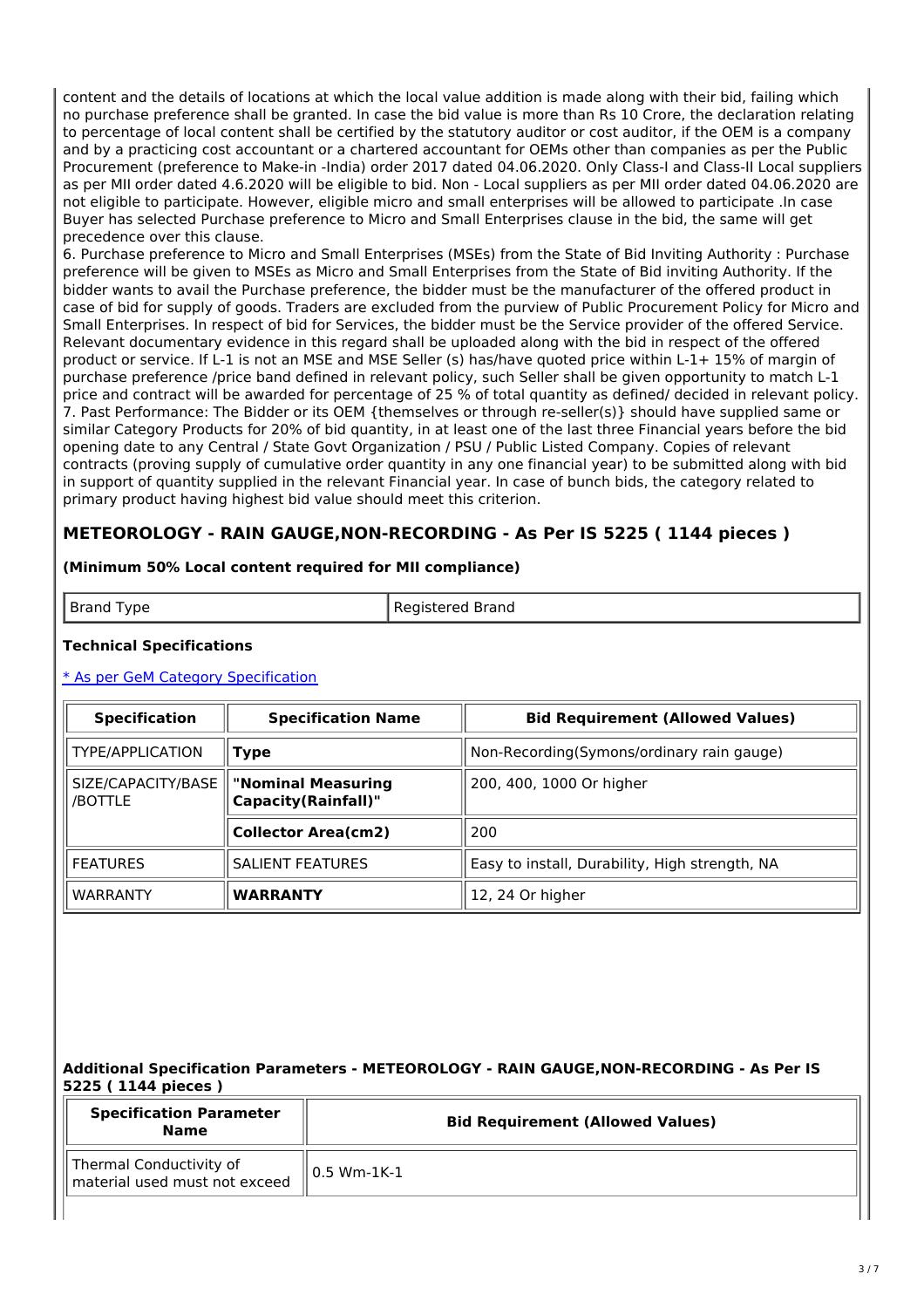| <b>Specification Parameter</b><br><b>Name</b> | <b>Bid Requirement (Allowed Values)</b>                                                                      |  |
|-----------------------------------------------|--------------------------------------------------------------------------------------------------------------|--|
| UV resistance                                 | Yes                                                                                                          |  |
| <b>Bottle Features</b>                        | The bottle must be graduated and permanently marked at every mm and<br>cm for reading the amount of rainfall |  |
| Marking on Bottle                             | Engraved as per clause 10 of IS:5225, Latest                                                                 |  |
| Accessories in the scope of<br>supply         | Operation manual, Suitable Water-resistant Box                                                               |  |

\* Bidders offering must also comply with the additional specification parameters mentioned above.

## **Consignees/Reporting Officer and Quantity**

| S.No. | <b>Consignee/Reporti</b><br>ng Officer | <b>Address</b>                                                                                                                                             | Quantity | <b>Delivery Days</b> |
|-------|----------------------------------------|------------------------------------------------------------------------------------------------------------------------------------------------------------|----------|----------------------|
| 1     | Gurudutt Bohra                         | 305023, Office of Senior<br>Hydrogeologist (S&R), Ground<br>Water Department, G.A.D.<br>Quarter, Pushkar Bypass Road,<br>Kayad Ajmer (Raj.) - 305023       | 90       | 90                   |
| 2     | Niranjan Mathur                        | 301001, Office of the Senior<br>Hydrogeologist, Ground Water<br>Department, 352, Lajpat<br>Nagar, Alwar - 301001                                           | 108      | 90                   |
| 3     | Madan Singh<br>Ranawat                 | 311001, Office of the Incharge<br>Hydrogeologist, Ground Water<br>Department, 70 Rama Vihar,<br>Near Sukhadia Circle, Bhilwara<br>311001                   | 39       | 90                   |
| 4     | <b>Barkat Ali</b>                      | 334001, Office of the Senior<br>Hydrogeologist, Ground Water<br>Department, Jorbeer, Near<br>NRCC, Bikaner - 334001                                        | 97       | 90                   |
| 5     | Anoop Kumar<br>Thareja                 | 302004, Office of the Senior<br>Hydrogeologist, Ground Water<br>Department, 72-B Jhalana<br>Doongari, Jaipur. Pin No.<br>302004                            | 263      | 90                   |
| 6     | Narayan Das<br>Inakhiya                | 345001, Office of the Incharge<br>Hydrogeologist (Survey &<br>Research), Ground Water<br>Department, Near Airforce<br>Circle, Jaisalmer 345001             | 64       | 90                   |
| 7     | Manish Panwar                          | 326001, Office of the Incharge<br>Hydrogeologist, Ground Water<br>Department, Purana Thop<br>Khana, Godam ki Talai<br>Jhalawar. - 326001                   | 38       | 90                   |
| 8     | Rajesh Pareek                          | 333001, Office of the Incharge<br>Hydrogeologist, Ground Water<br>Department, Behind Collector<br>Office Campus, Mandawa Mod,<br>Jhunjhunu. Pin no. 333001 | 44       | 90                   |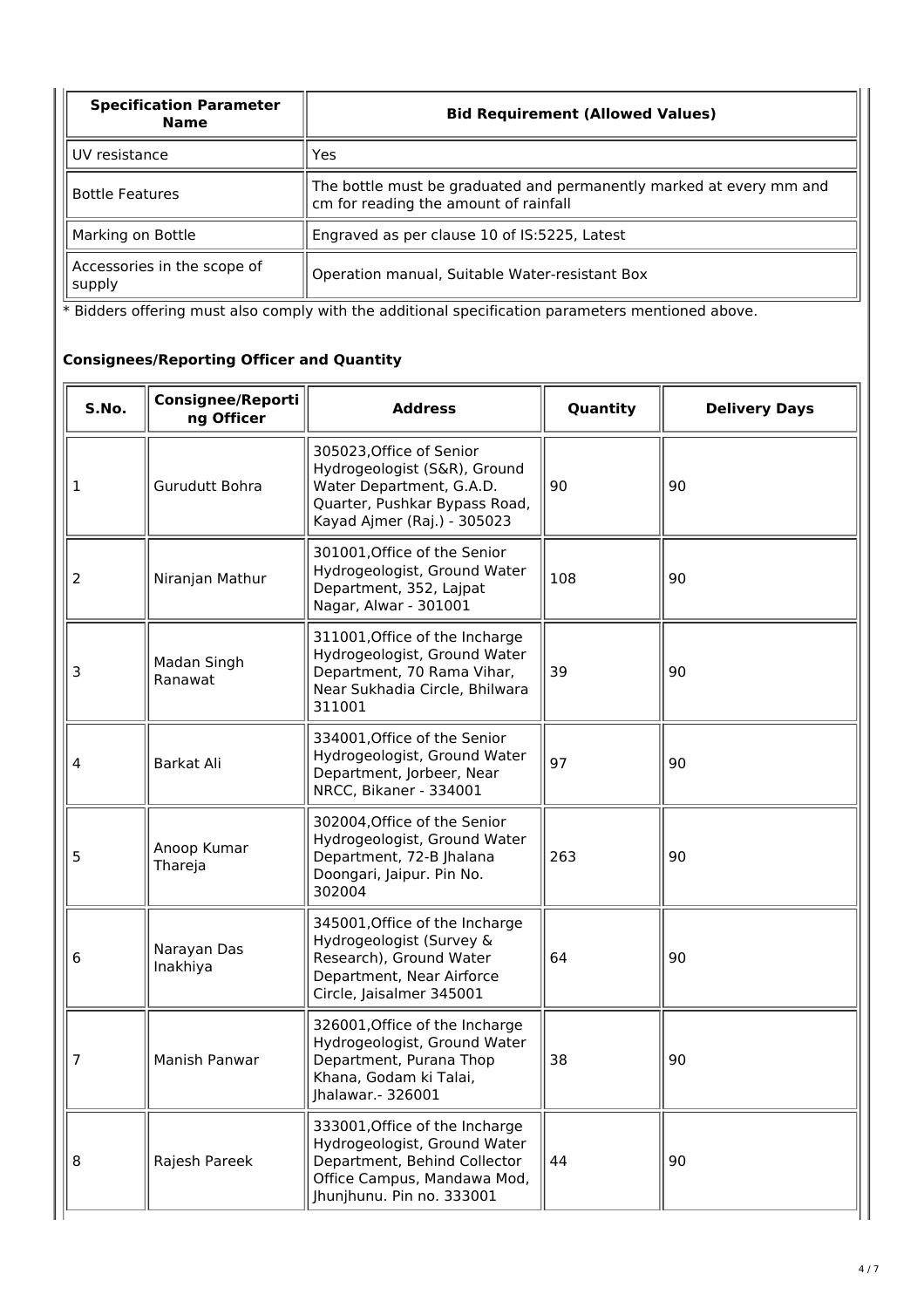| S.No. | <b>Consignee/Reporti</b><br>ng Officer | <b>Address</b>                                                                                                                                                                    | Quantity | <b>Delivery Days</b> |
|-------|----------------------------------------|-----------------------------------------------------------------------------------------------------------------------------------------------------------------------------------|----------|----------------------|
| 9     | Dr.Prawal Athaiya                      | 324001, Office of the Senior<br>Hydrogeologist, Ground Water<br>Department, C.A.D Residential<br>Colony, C.A.D Circle, Kota -<br>324001                                           | 97       | 90                   |
| 10    | Sandeep Jain                           | 313324, Office of the Pilot Team<br>Leader (RWSRP), Ground Water<br>Department, Rajsamand, Above<br>Panchayat Samiti Rajsamand,<br>Near Jail Rajsamand District,<br>Pin:- 313324  | 33       | 90                   |
| 11    | Suresh Singh                           | 322001, Office of the Incharge<br>Hydrogeologist, Ground Water<br>Department, Sawai Madhopur,<br>Behind Akashwani Campus,<br>Collectorate Road, Sawai<br>Madhopur. Pin No. 322001 | 152      | 90                   |
| 12    | Dinesh Kumar                           | 332001, Office of the Incharge<br>Hydrogeologist, Sangliya<br>Bhawan, In Front street of Maru<br>School, Aanand Nagar,<br>Fatehpur Road, Sikar, 332001                            | 79       | 90                   |
| 13    | Ashok Kumar Badala                     | 312001, Office of the Senior<br>Hydrogeologist(Survey &<br>Research), Ground Water<br>Department, Segwa Housing<br>Board Road, Senthi, Chittorgarh                                | 40       | 90                   |

# **Buyer Added Bid Specific Additional Terms and Conditions**

- 1. Bidder Turn Over Criteria: The minimum average annual financial turnover of the bidder during the last three years, ending on 31st March of the previous financial year, should be as indicated in the bid document. Documentary evidence in the form of certified Audited Balance Sheets of relevant periods or a certificate from the Chartered Accountant / Cost Accountant indicating the turnover details for the relevant period shall be uploaded with the bid. In case the date of constitution / incorporation of the bidder is less than 3 year old, the average turnover in respect of the completed financial years after the date of constitution shall be taken into account for this criteria.
- 2. OEM Turn Over Criteria: The minimum average annual financial turnover of the OEM of the offered product during the last three years, ending on 31st March of the previous financial year, should be as indicated in the bid document. Documentary evidence in the form of certified Audited Balance Sheets of relevant periods or a certificate from the Chartered Accountant / Cost Accountant indicating the turnover details for the relevant period shall be uploaded with the bid. In case the date of constitution / incorporation of the OEM is less than 3 year old, the average turnover in respect of the completed financial years after the date of constitution shall be taken into account for this criteria. In case of bunch bids, the OEM of CATEGORY RELATED TO primary product having highest bid value should meet this criterion.
- 3. **NET WORTH:** Net Worth of the OEM should be positive as per the last audited financial statement.
- 4. Dedicated /toll Free Telephone No. for Service Support : BIDDER/OEM must have Dedicated/toll Free Telephone No. for Service Support.
- 5. Escalation Matrix For Service Support : Bidder/OEM must provide Escalation Matrix of Telephone Numbers for Service Support.
- 6. Bidder's offer is liable to be rejected if they don't upload any of the certificates / documents sought in the Bid document, ATC and Corrigendum if any.
- 7. ISO 9001: The bidder or the OEM of the offered products must have ISO 9001 certification.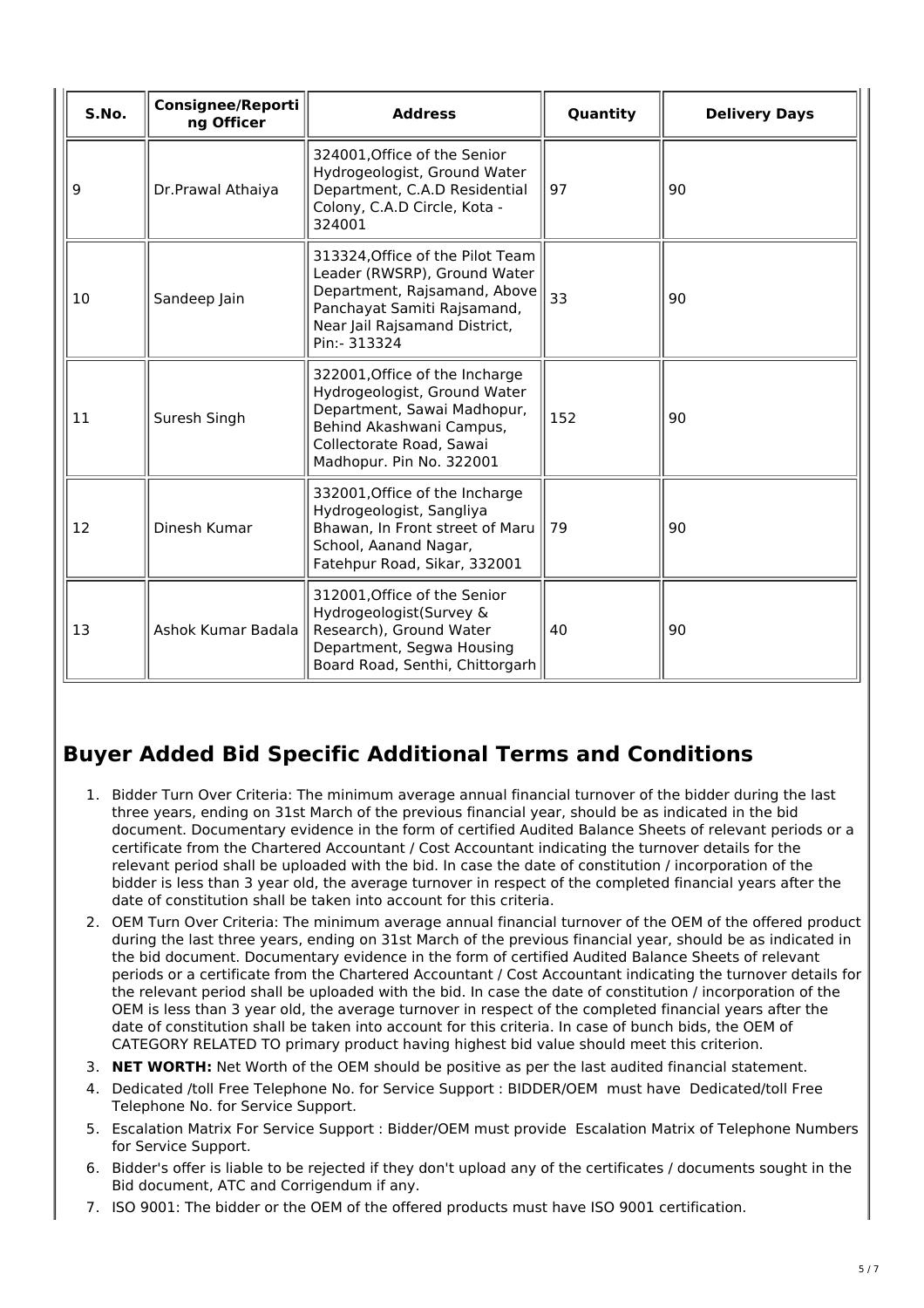- 8. Scope of supply (Bid price to include all cost components) : Only supply of Goods
- 9. Buyer Added text based ATC clauses

1. EMD: Bid Security Declaration by Bidder must be uploaded as per circular no. F.2(1)/Finance/G&T-SPFC/2017 dt 23.12.2020. 2. Office of the service center must have ISO 9001 certification and is required to be located in consignee state for sake of

better co-ordination, smooth services and other administrative factors. In support, service provider will give details of office

address, Contact Person and his mobile number along with the bid failing which there offer will not be considered.

3. Data Sheet of the product(s) offered in the bid, are to be uploaded along with the bid documents. Buyers can match and

verify the Data Sheet with the product specifications offered. In case of any unexplained mismatch of technical parameters,

the bid is liable for rejection.

4. The bidder is required to upload, along with this bid, offered product/ model wise all certificates including certificates of

dimensional accuracy, specifications of all material and finishes used in manufacturing the product duly certified by NABL/

govt. accredited lab.

5.Commercial Experience Eligibility Criteria:

For experience, the order(s) executed by the bidder in central/ state govt organization by the bidder, during the last three

years ending on the last day of the month immediately preceding the month in which the last date of bid submission falls,

should be considered as under:

Three orders each executed for "similar item" where executed value is not less than the amount equal to 30% of the

estimated cost.

OR

Two orders each executed for "similar item" where executed value is not less than the amount equal to 40% of the estimated

cost. OR

One order executed for "similar item" where executed value is not less than the amount equal to 50% of the estimated cost.

The last date of order execution may fall in the above mentioned period.

6. Pre-dispatch inspection of goods: Before dispatch, the goods shall be inspected by any NABL/ govt accredited lab at bidder

premises. Bidder shall provide pre-dispatch inspection certificate along with invoice to all consignees with the supply.

Inspection charges shall be borne by the supplier and it shall not be reimbursed by indenter to them at any point in time. Cost

of inspection shall be factored in by the supplier in the cost of the product itself while submitting bid.

7. In case of any claim made during warranty period, repair action must be taken onsite within 120 hours of reporting the

defect on company provided service center, or else the buyer will be entitled to deduct/recover the penalty for the delay,

unless covered under Force Majeure circumstances as Flood, Fire, Earth Quake and other acts of God as well as War, Military

operation, blockade, Acts or Actions of State Authorities or any other circumstances beyond the parties control that have

arisen after the conclusion of the present contract., @ 0.5% per day per item as penalty amount not exceeding Performance

security without any controversy/dispute of any sort whatsoever.

10. Buyer uploaded ATC document [Click](https://fulfilment.gem.gov.in/contract/slafds?fileDownloadPath=SLA_UPLOAD_PATH/2021/Jul/GEM_2021_B_1347763/CLM0010/Manual Rain Gauge_f8d7fe79-83a0-4d3b-939c-9095e07c9867_segwdjpr.docx) here to view the file.

# **Disclaimer**

.